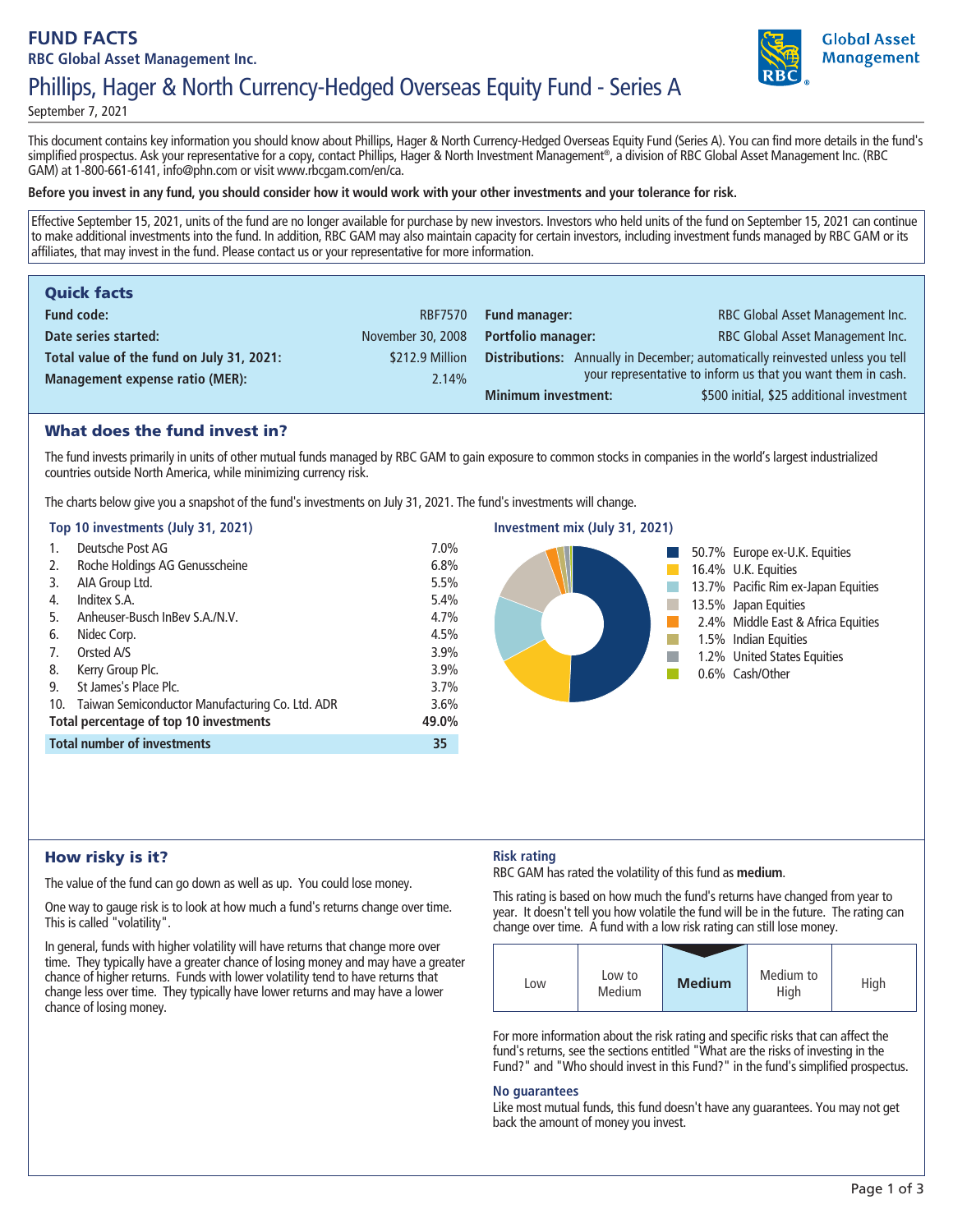

## How has the fund performed?

**This section tells you how Series A units of the fund have performed over the past ten years. Returns are after expenses have been deducted. These expenses reduce the fund's returns.**

#### **Year-by-year returns**

**This chart shows how Series A units of the fund performed in each of the past ten years. The fund dropped in value in three of the ten years. The range of returns and change from year to year can help you to assess how risky the fund has been in the past. It does not tell you how the fund will perform in the future.**



#### **Best and worst 3-month returns**

**This table shows the best and worst returns for Series A units of the fund in a 3-month period over the past ten years. The best and worst 3-month returns could be higher or lower in the future. Consider how much of a loss you could afford to take in a short period of time.**

|                     | <b>Return</b> | 3 months ending        | If you invested \$1,000 at the beginning of the period |
|---------------------|---------------|------------------------|--------------------------------------------------------|
| <b>Best return</b>  |               | 18.5% January 31, 2021 | Your investment would rise to \$1,185                  |
| <b>Worst return</b> | $-22.0\%$     | March 31, 2020         | Your investment would fall to \$780                    |

#### **Average return**

**A person who invested \$1,000 in Series A units of the fund ten years ago would have \$2,179 as at July 31, 2021. This works out to an annual compound return of 8.1%.**

| Who is this fund for?                                                                                                                                                                                    | A word about tax                                                                                                                                                                                                                                                                               |  |
|----------------------------------------------------------------------------------------------------------------------------------------------------------------------------------------------------------|------------------------------------------------------------------------------------------------------------------------------------------------------------------------------------------------------------------------------------------------------------------------------------------------|--|
| Investors who:<br>• are seeking exposure to equity investments outside North America<br>• are seeking diversification outside North America<br>• are planning to hold their investment for the long term | In general, you'll have to include in your taxable income any money you make on<br>a fund held outside a registered plan such as a Registered Retirement Savings<br>Plan or a Tax-Free Savings Account. How much income tax you pay depends on<br>the tax laws that apply to you and the fund. |  |
|                                                                                                                                                                                                          | Keep in mind that if you hold your fund in a non-registered account, fund<br>distributions are included in your taxable income, whether you get them in cash<br>or have them reinvested.                                                                                                       |  |

## How much does it cost?

**The following tables show the fees and expenses you could pay to buy, own and sell Series A units of the fund. The fees and expenses - including any commissions - can vary among series of a fund and among funds. Higher commissions can influence representatives to recommend one investment over another. Ask about other funds and investments that may be suitable for you at a lower cost.**

#### **1. Sales charges**

**Series A units are no load. That means you pay no sales charges if you buy, redeem or switch your units.**

#### **2. Fund expenses**

**You don't pay these expenses directly. They affect you because they reduce the fund's returns.**

**As of June 30, 2021, the expenses for Series A units of the fund were 2.19% of its value. This equals \$21.90 for every \$1,000 invested.**

|                                                                                                                                                                                                      | Annual rate (as a % of the Series A units' value) |
|------------------------------------------------------------------------------------------------------------------------------------------------------------------------------------------------------|---------------------------------------------------|
| Management expense ratio (MER)<br>This is the total of the fund's management fee (including the trailing commission)<br>and operating expenses (the administration fee, other fund costs and taxes). | 2.14%                                             |
| Trading expense ratio (TER)<br>These are the fund's trading costs.                                                                                                                                   | 0.05%                                             |
| <b>Fund expenses</b>                                                                                                                                                                                 | 2.19%                                             |